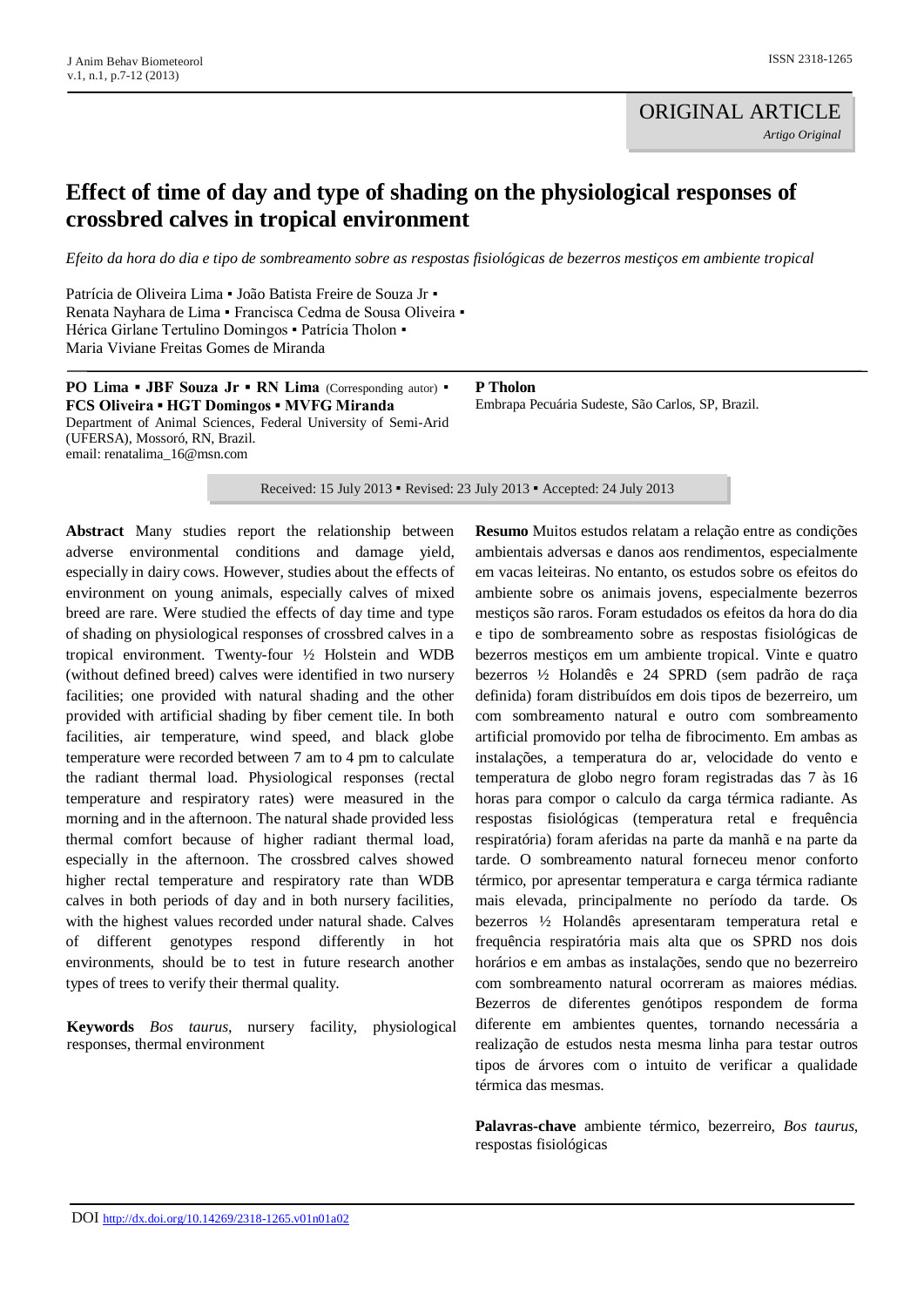### **Introduction**

In beef holding, the renewal of herd is a very important practice for the reduction of mortality of calves (Pereira 2007). In Brazil, providing a favorable environment for the animals to express their full genetic potential is a challenge due the high temperatures and high levels of solar radiation. Indeed, the control of environmental conditions is practically impossible in a natural environment. Thermal requirements vary with the stage of development of the animals, and protecting the young animals from adverse environmental conditions is essential during breast-feeding time (Cunha et al 2007a).

According to Ferreira et al (2006), bovine susceptibility to thermal stress increases as relative humidity and ambient temperature exceed the thermal comfort zone, which increases the body temperature and causes adverse effects. In addition, solar radiation is another factor affecting the animals located in regions near the Equator line. In this context, understanding the process of thermal balance in these animals may be useful to improve the handling and building of animal shelters (Da Silva et al 2002).

Heat stress changes the homeothermy and can be quantified by measurements of physiological variables such as rectal temperature, respiratory rate, and hormone concentrations. Respiratory rate is a sensitive response to heat similar as how body temperature changes in response to increased outside temperature and relative humidity (Bianca 1963). Since rectal temperature is a physiological response that changes with significant delay, its elevation depends on excessive heat gain from the environment.

Many studies report that adverse environmental conditions damage yield, especially in dairy cows. However, studies about effects of environment on young animals, especially calves of mixed breed are rare. Although few studies have been conducted to assess the physiological responses of dairy calves in different types of facilities (Cunha et al 2007ab; Campos et al 2002), no study about the physiological responses of crossbred calves provided with natural shade to hot environments was found in the literature. Therefore, the effect of day time and type of shading on physiological responses of crossbred calves in tropical environment forms a background of this paper.

## **Materials and Methods**

The study was conducted in 2008 on the Nazaré Farm located in Maranguape town, Ceará, Brazil. The farm is located at an altitude of  $68.6$  m, latitude  $3^{\circ}53'27''$  and longitude 34°41′08″, and characterized by hot and humid tropical climate. Twenty-four ½ Holstein calves and 24 calves without defined breed (WDB aged between 10 and 60

days were distributed in equal numbers in two types of shelters:

(a) Natural shading was provided by carob trees (*Prosopis juliflora*) with an average height of the canopy of 5 m; in a delimited area of 5  $m^2$  per animal; containing troughs for supplying roughage and concentrate and water *ad libitum*. The animals were restrained by ropes with 2 m in length to avoid contact between them.

(b) Under artificial shading, the animal shelter was made of wood with concrete floor, tile cement coverage, ridge height of 2.5 m, and collective drinking and feeding troughs. The area available per animal was  $2 \text{ m}^2$ . However, the cover corresponds to only half the total area, resulting in a shading area of  $1 \text{ m}^2$  per animal.

Rectal temperature  $(R_T, °C)$  was measured with a digital thermometer (SALVTERM) coupled to a temperature sensor (PT-100) that was inserted (10 cm) into the rectum of animals. Respiratory rate  $(R_R, breaths/min)$  was measured by observing the flank movements of the animals.  $R_T$ ,  $R_R$  and environmental data were measured for two periods of the day: morning (7 am) and evening (4 pm). Air temperature  $(A_T, \,^{\circ}C)$  was measured with a digital thermo-hygrometer (model HT-300; Instrutherm). Black globe temperature  $(B<sub>GT</sub>)$ , C) was measured using a temperature sensor (model SK-100) introduced into a black globe (hollow sphere of copper plate, 0.15 m in diameter, and painted matte black). Mean radiant temperature  $(M_{RT}, K)$  and radiant heat load  $(R_{HI}, R_{HI})$ W.m<sup>-2</sup>) were estimated by the equations described by Da Silva et al (2010).

The data were analyzed by the method of least squares for dates not balanced and analysis of variance was performed using the General Linear Models of Statistical Analysis System - SAS® (SAS 1999).

## **Results and Discussion**

The analysis of variance for  $A_T$  showed significant effect of day time  $(F=33.93; P<0.0001)$  and shelter type  $(F=4.05; P=0.0479)$ . The sampling day and interaction between day time  $\times$  shelter type had no significant effect. For  $R_{HL}$ , the analysis of variance revealed significant effect of day time  $(F=19.11; P<0.0001)$ , shelter type  $(F=16.89; P=0.0001)$  and sampling day  $(F=5.23; P=0.0001)$ P=0.001). The interaction between day time  $\times$  shelter type had no significant effect.

The dairy changes on averages of  $A_T$  and  $R_{HL}$  during the study are presented in Figure 1. The lower means for  $A_T$  (25.22 °C) and  $R_{HL}$  (490.91 W.m<sup>2</sup>) were observed at 7 pm. The higher averages for  $A_T$  (31.65 °C) and  $R_{HL}$  $(535.05 \text{ W.m}^{-2})$  were recorded at 1 pm. These findings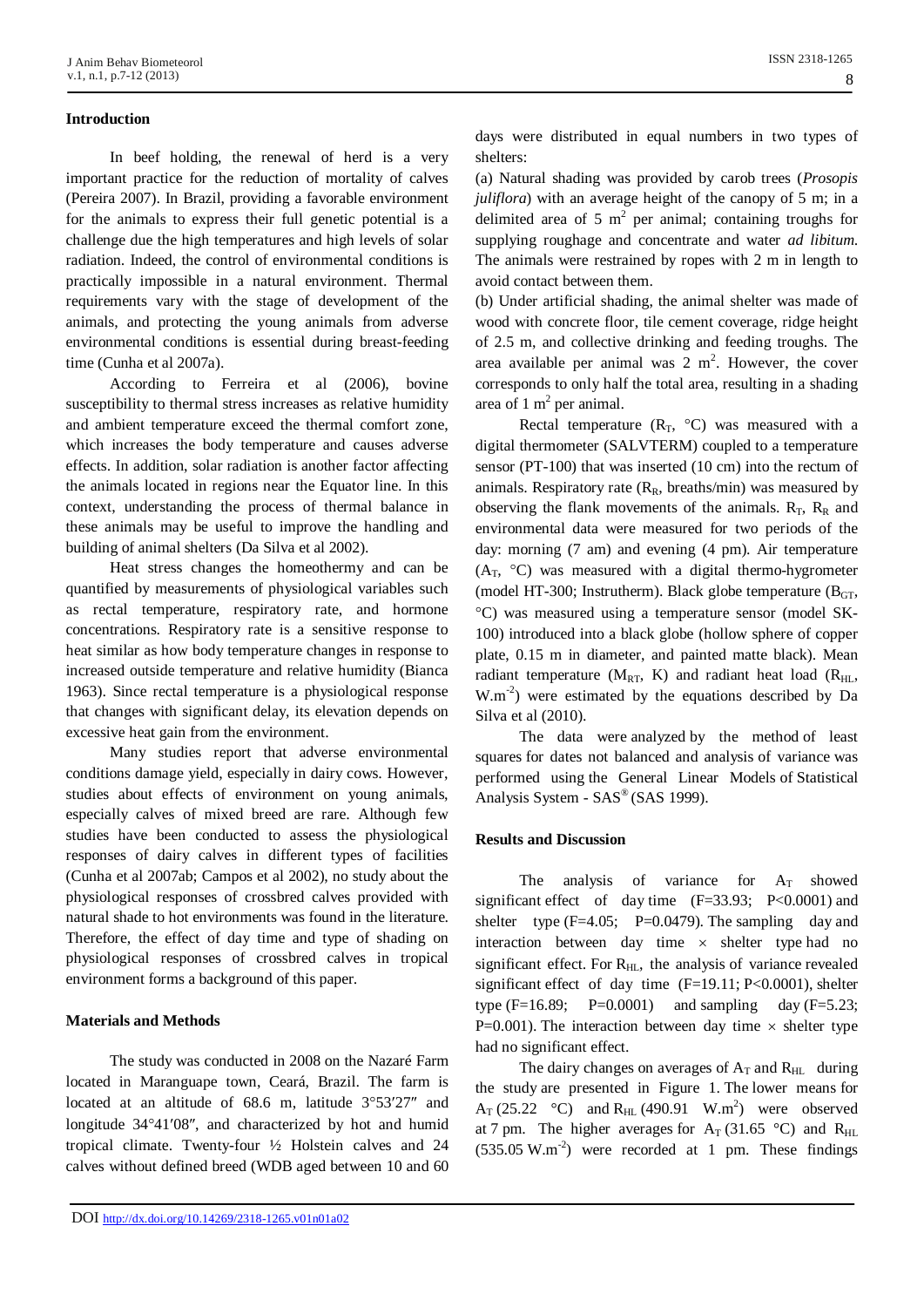indicate that  $R_{HL}$  is highest at noon, when shadow is essential in order to reduce the thermal discomfort.

 $A_T$  and  $R_{HL}$  were higher in the afternoon (30.95 °C and 528.38 W.m<sup>-2</sup>, respectively) than in the morning  $(28.36$ °C and 512.99 W.m<sup>-2</sup>, respectively).  $A_T$  and  $R_{HL}$  for calves under natural shade were higher (30.10 °C and 527.92 W.m<sup>-</sup> <sup>2</sup>, respectively) than for calves under artificial shade  $(29.21)$  $\rm{^{\circ}C}$  and 513.25 W.m<sup>-2</sup>, respectively).

Trees usually provide greater efficiency in provision of shade as compared with artificial shelters due to the cooling caused by the evaporation of moisture from the leafs (Hahn, 1993). However, the efficiency of natural shade over artificial shade is also related to the tree type. Isolated trees may be less efficient than artificial shelters, which, as observed in this study, were more efficient in reducing A<sub>T</sub> and R<sub>HL</sub>. The tree *Prosopis juliflora* had very dense canopy, which facilitated the passage of direct solar radiation, resulting in an increase in  $R<sub>HL</sub>$  and consequently A<sub>T</sub>.



**Figure** 1 Dairy variation on averages of air temperature  $(A_T)$ and mean radiant temperature  $(R<sub>HL</sub>)$  observed during the study.

Figures 2 and 3 show the comparison between mean values of  $A_T$  and  $R_{HI}$  under different shelters. The results of this study agree with Abreu et al. (2001) when it comes to shading provided by the tree, where the highest average happens in the afternoon for the two variables. The same relationship was found with artificial shelters.

The analysis of variance for  $R_R$  show significant effect of the genetic group  $(F=103.08; P<0.0001)$ , day time  $(F=16.95; P<0.0001)$  and shelter type  $(F=91.21;$ P<0.0001). The collection day, the interaction between hour  $\times$  genetic group and the interaction between genetic  $group \times shelf$  type had no significant effect. The average  $R_R$  for  $\frac{1}{2}$  Holstein calves was higher than for WDB calves (50.0 and 34.58 breaths/min, respectively). The

mean  $R_T$  was higher in the afternoon than in the morning hours (45.41 and 39.17 breaths/min, respectively). Calves housed under natural shade showed higher  $R_R$  than calves under artificial shade (61.79 and 44.01 breaths/min, respectively).

The comparison of means of  $R_R$  for the fixed effects time of day and shelter type was performed independently of the genetic groups. The  $R_R$ of ½Holstein calves (Figure 4) was higher than the  $R_R$  of WDB calves in the morning and in the afternoon. Because the animals are from Europe, they are less adapted to hot environments. The increase in  $R_R$  is an attempt to dissipate the excess of body heat (evaporative respiratory) to maintain homeothermy. The average  $R_R$  of ½Holstein calves remained above 45 breaths/min in the two periods of day studied. For other hand, the average  $R_R$  of WDB calves did not exceed 40 breaths/min in the afternoon period.

The analysis of variance for  $R_T$  show significant effect of the genetic group  $(F=12.03; P=0.0006)$ , day time  $(F=35.98; P<0.0001)$  and shelter type  $(F=21.86; P<0.0001)$ P<0.0001). The collection day, interaction between hour  $\times$ genetic group and interaction between genetic group type had no significant effect for  $T_R$ . The average  $R_T$  of  $\frac{1}{2}$  Holstein calves was higher than the  $R_T$  of WDB calves (39.40 and 39.08 °C, respectively). The afternoon period had higher mean  $R<sub>T</sub>$  than morning period  $(39.52 \text{ and } 38.95 \text{ °C},$  respectively).

Calves housed under natural shade showed higher  $R_T$ than calves under artificial shade (39.85 and 39.42  ${}^{\circ}C$ , respectively). The comparison of means  $R_T$  for fixed effects (day time and shelter type) was independently performed of the genetic groups.

The ½ Holstein calves under the tree shade had higher average  $R_T$  in the afternoon (Figure 5); being outside of normal limits (38.0–39.3 °C) proposed by Dukes (1996). The WDB calves had average  $R_T$  lower than  $\frac{1}{2}$ Holstein calves in the two periods. The possible explanation is that animals of European origin are less adapted to environments with intense solar radiation and high air temperature than animals with greater proportion of Zebu genes. Thus, ½ Holstein calves have difficult to dissipate the excess of body heat, causing the increase in  $R_T$ .

In the morning, there was no significant difference between the genetic groups (P<0.05) for rectal temperature. The observed increase in  $R_T$  in the afternoon in both genotypes (Figure 5), as was also observed by Cunha et al  $(2007a)$ , was due to the increase in R<sub>HL</sub> and  $A_T$  (Figure 1) caused a major input of thermal energy received by the animals at this time.

When  $R_T$  was compared between calves in different shelter types regardless of day time, the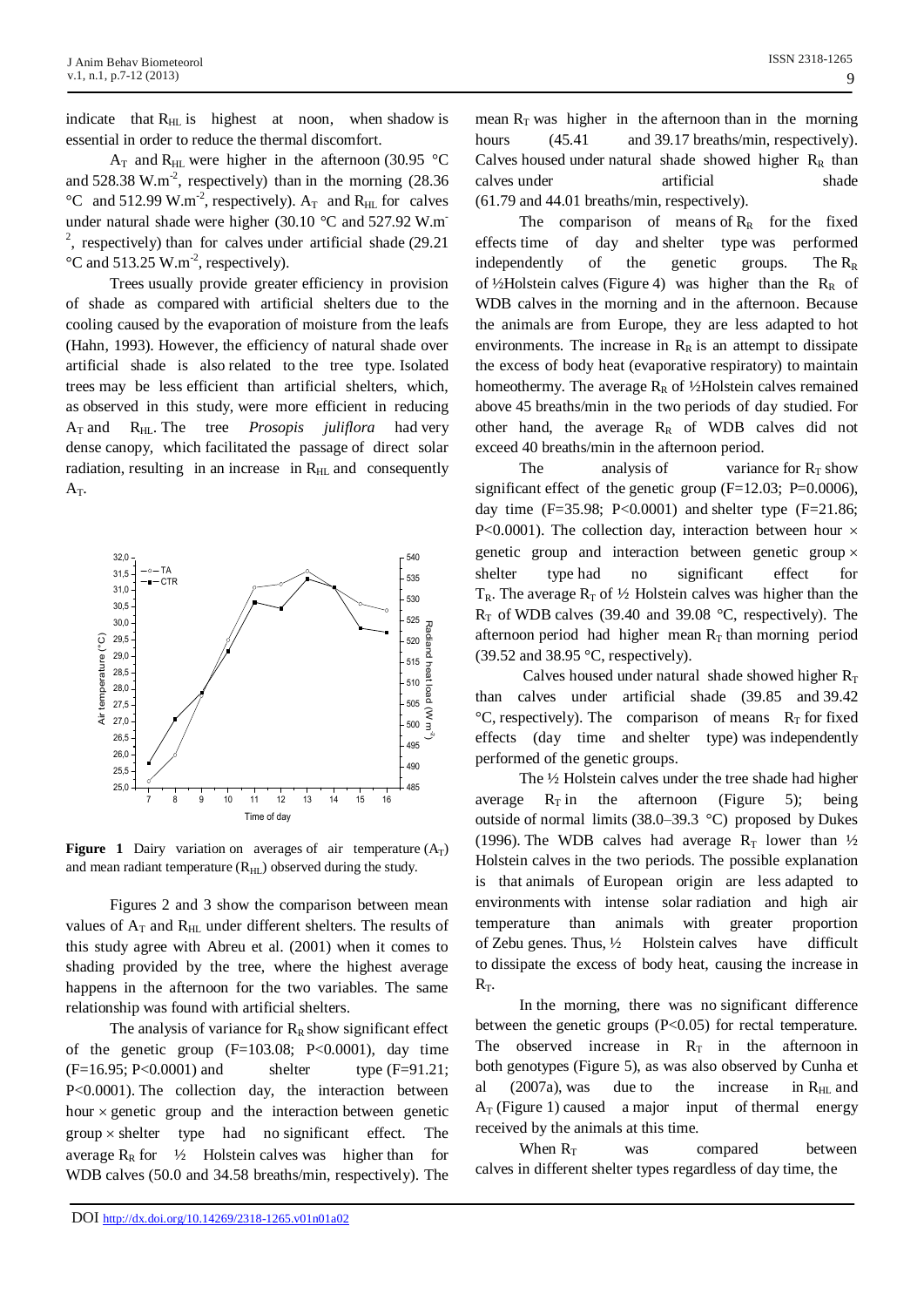

**Figure 2** Averages of air temperature under natural shelters in the morning (NSM) and in the afternoon (NSA), and under artificial shelters at the same times (ASM and ASA).



**Figure 3** Averages of radiant heat load under natural shelters in the morning (NSM) and in the afternoon (NSA), and under artificial shelters at the same times (ASM and ASA).



**Figure 4** Averages of respiratory rate for ½ Holstein calves and crossbreds in the morning (½HM and WDBM, respectively) and afternoon (½HA and WDBA, respectively) independent of shelter type.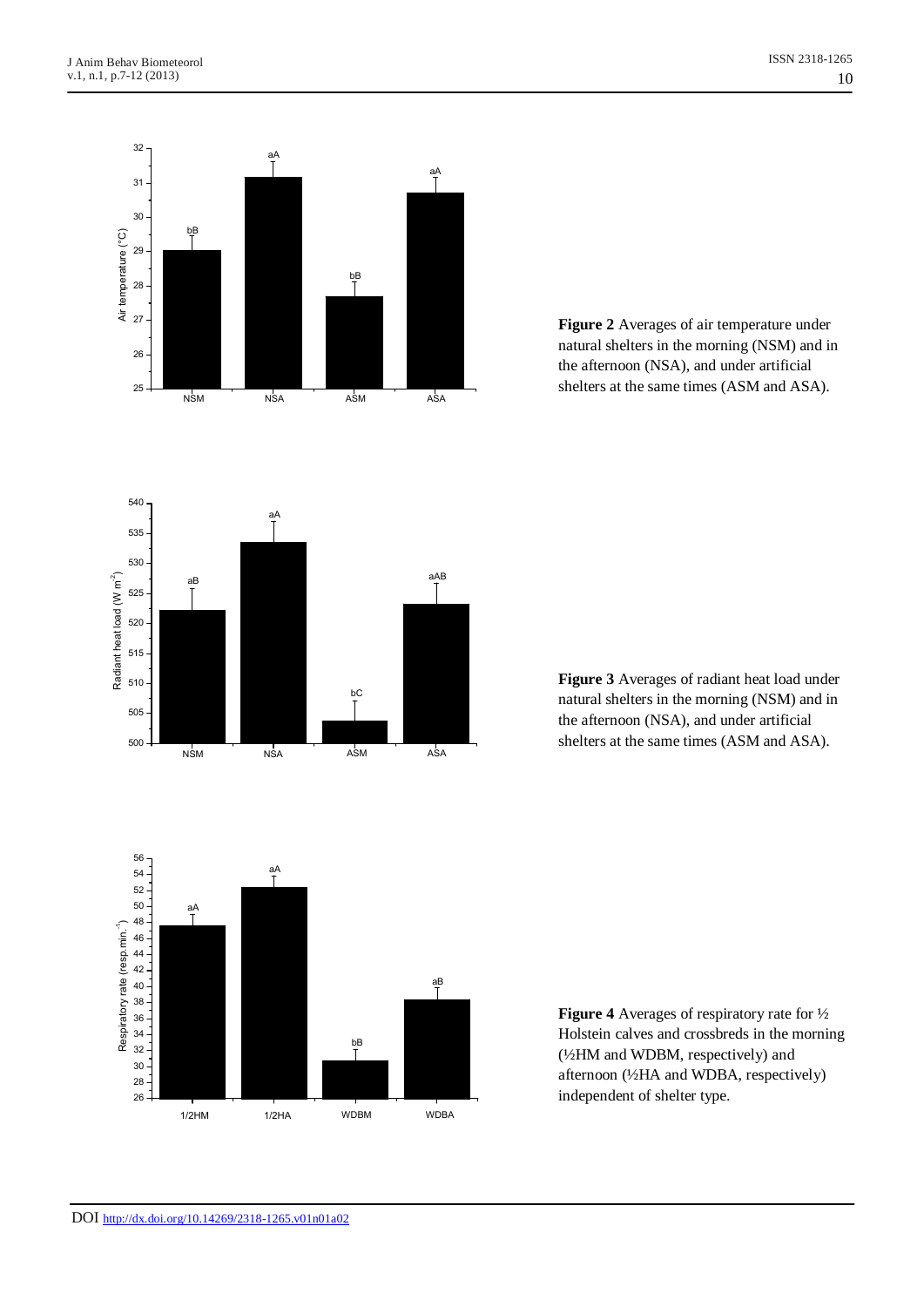

**Figure 5** Averages of rectal temperature for ½ Holstein and crossbred calves in the morning (½HM and WDBM, respectively) and in the afternoon (½HA and WDBA, respectively), independent of shelter type.



**Figure 6** Averages of rectal temperature for ½ Holstein calves and crossbred calves housed in shelters with natural shade (½HNS and WDBNS, respectively) and artificial shade (½HAS and WDBAS, respectively).



**Figure 7** Averages of respiratory rate for ½ Holstein calves and crossbred calves housed in shelters with natural shade (½HNS and WDBNS, respectively) and artificial shade (½HAS and WDBAS, respectively).